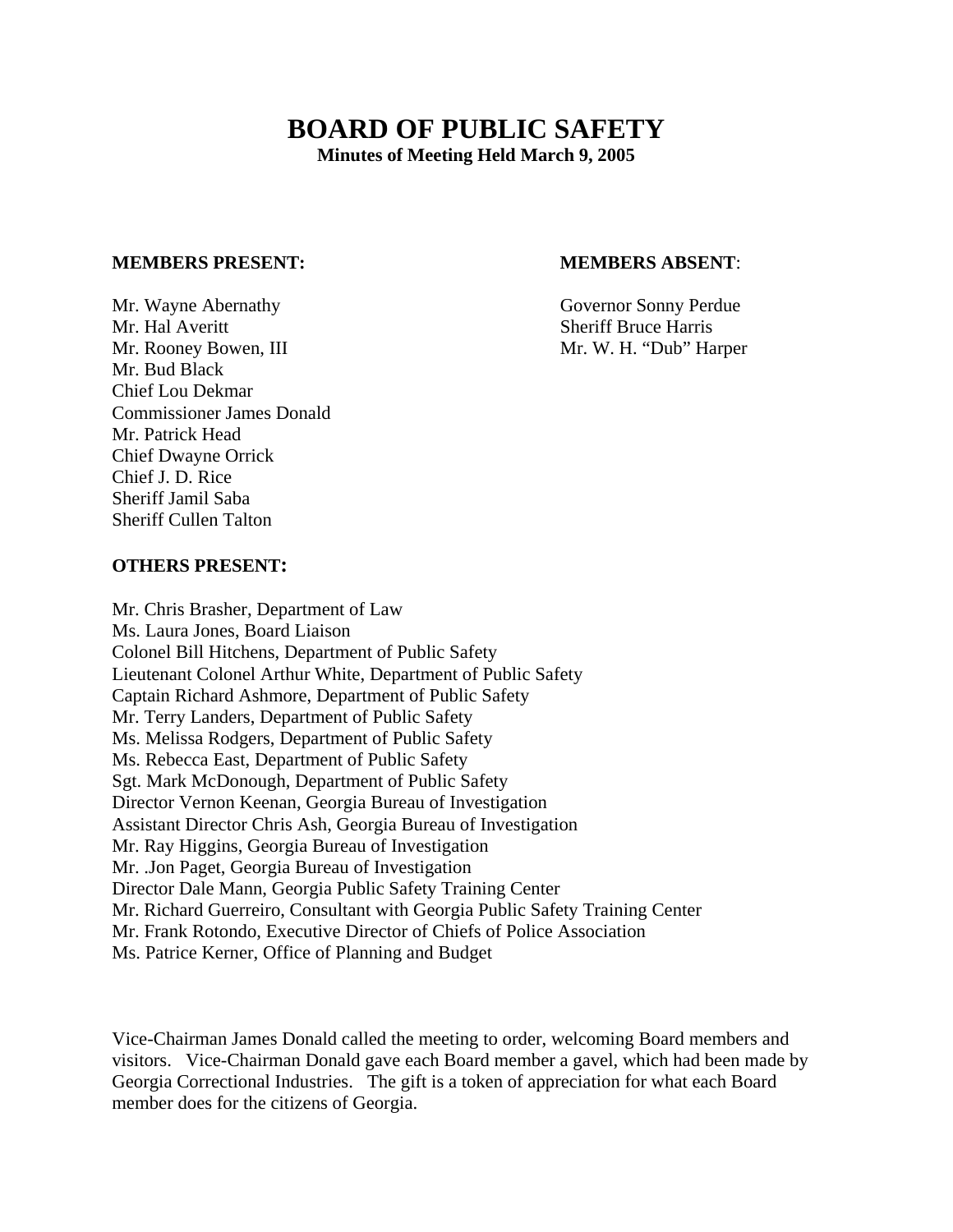Vice-Chairman Donald continued with reporting that Mr. Joe Ferrero has made a decision to resign; he has decided to go into private practice with former Attorney General Mike Bowers. In the interim, Mr. Brian Owens has been appointed as the Acting Assistant Commissioner, contingent upon Governor Perdue's approval.

Vice-Chairman Donald pointed out how Mr. Chris Brasher, Board Attorney, successfully defended the Department of Corrections in a case involving an execution. Mr. Brasher did an outstanding job of representing the Department of Corrections.

Vice-Chairman Donald asked each attendee to stand and introduce himself/herself to the Board members. Sgt. Mark McDonough introduced himself as the new Executive Assistant to Colonel Bill Hitchens. Board Member Lou Dekmar introduced Mr. Frank Rotondo, who is the Executive Director for the Chiefs' Association.

Vice-Chairman Donald requested approval of the Minutes of the February Board meeting. Mr. Rooney L. Bowen, III motioned approval, which was seconded by Sheriff Cullen Talton, and unanimously approved by the Board members.

### **DIRECTORS' REPORTS**

#### **Department of Public Safety/Georgia State Patrol**

Colonel Hitchens began with reporting on personnel transactions; there have been a few retirements in the Department. Major Bohannon, who was the south division adjutant, retired in February; Lieutenant Colonel Kenny Hancock, who was the deputy commissioner, will retire the end of March; also, Major Freddie Taylor will retire. Colonel Hitchens has appointed Sgt. Mark McDonough as his Executive Assistant. Captain Richard Ashmore will be moved to another section.

After being appointed as Commissioner of the Department of Public Safety, Colonel Hitchens was given a challenge to reorganize the Department. He handed each Board member a new organizational chart, which reflected the changes made. The essential changes are Lieutenant Colonel Arthur White, now the new Deputy Commissioner, and, Major Don Chastain, who will be the commanding officer over the uniform division.

An issue that has come up before the General Assembly is the changing of Department of Motor Vehicle Safety. The General Assembly is proposing to move the operations from DMVS to different state agencies; i.e., the traffic enforcement will be moved under the Department of Public Safety. Colonel Hitchens indicated that if it is transferred over, it will have the same functions that it is currently working. Two functions under the traffic enforcement are Weight and Measure and Trucking Safety. This will be a positive transfer, in that bringing over the 300-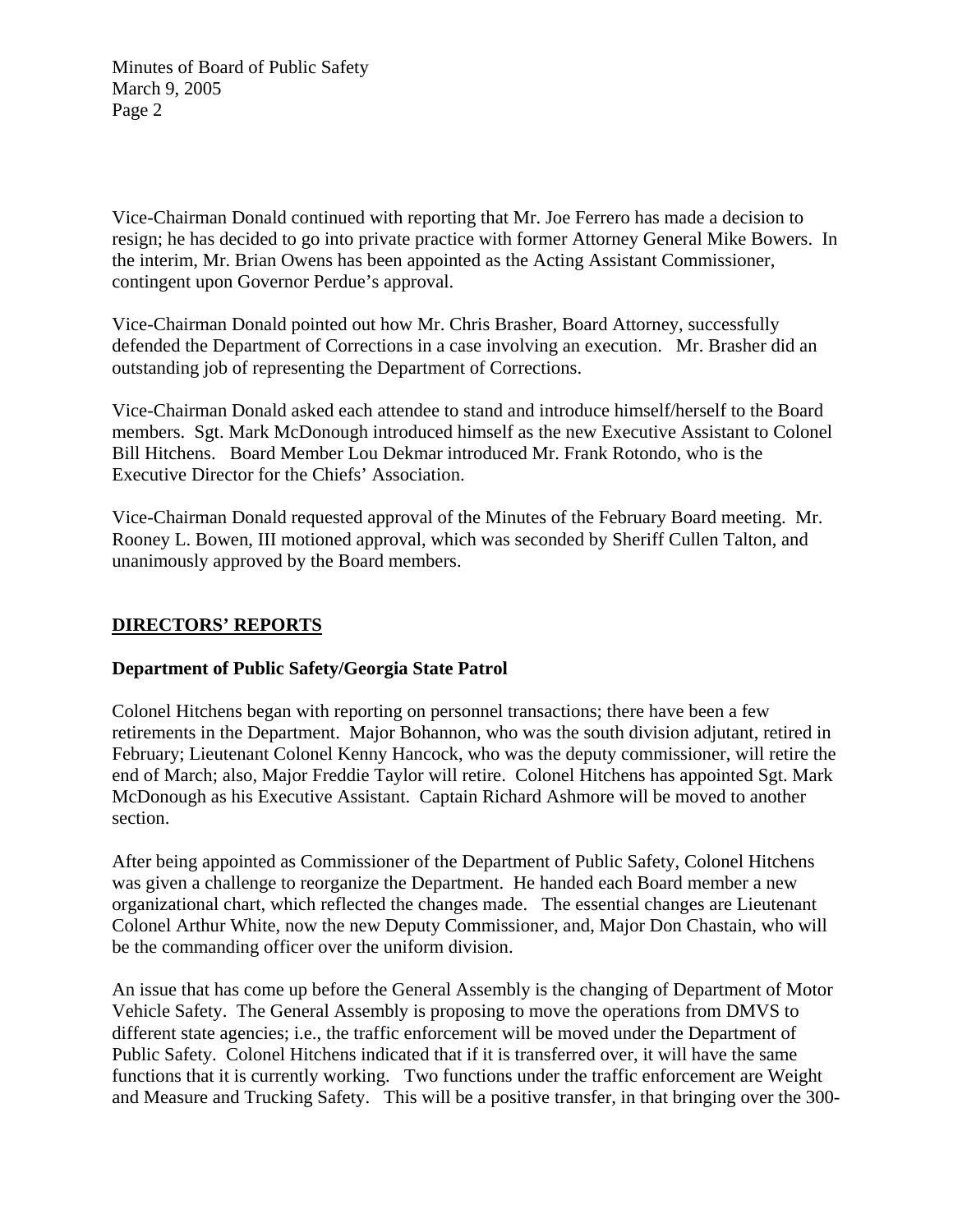350 positions will help in shorthanded areas under the Department of Public Safety. Chief Lou Dekmar made a motion to accept the reorganization as presented; in addition to accepting the appointment of Lieutenant Colonel Arthur White as Deputy Commissioner. Mr. Wayne Abernathy seconded said combined motion and the Board unanimously voted approval.

#### **Georgia Bureau of Investigation**

Director Vernon Keenan reported on the Open Records Act. In 2002, the GBI embarked on a partnership with the Georgia Attorney General's office, the Department of Public Safety, Georgia Chiefs' Association, Georgia Sheriffs' Association, Prosecuting Attorneys Council, Georgia Press Association, and First Amendment Foundation, with the purpose of preparing a guidebook. The guidebook is for law enforcement people on what the Open Records Act is and what is required of law enforcement. The Open Records Guide is on the GBI website, which has been accessed 60,000 times, giving an idea of how popular the guidebook is. Since the generation of this guidebook, there has been a need to go further than the law enforcement agency head, go past the records custodian, and present this information to men and women in law enforcement who work the streets. To that end, the GBI prepared a roll call video designed to assist those particular law enforcement men and women. The videotape was shown to the Board members. Director Keenan acknowledged the help from LaGrange Police Department and Coweta County Sheriff's Office with the filming of the video. Director Keenan addressed several questions.

#### **Georgia Public Safety Training Center**

Director Dale Mann began with thanking Board Member Hal Averitt for contacting legislators on a particular senate bill, which concerned donations and would have impacted all state agencies.

Director Mann reported how the Police Corps program will be removed. Congress thinks the cost to complete the program is excessive, and President Bush is not recommending that it be funded. There are four employees under Police Corps; Director Mann is planning to find places for those employees, as positions open up at the Training Center. The federally-funded employees are one director, one clerical, and two instructor positions.

Director Mann reported that next year's budget will look at where funds are directed from the Peace Officers and Prosecutors Training Fund. Director Mann would like for some of that Fund be put in a capital improvement package for the Training Center. The funding would be used to pay off bonds to build driver training facilities, firearms training facilities; the idea being to open regional academies to train local officers. Vice-Chairman Donald requested Chief Rice and his committee meet and discuss Director Mann's vision for the Training Center; to look at possible ways to consolidate facilities under other agencies with Director Mann's strategy of regional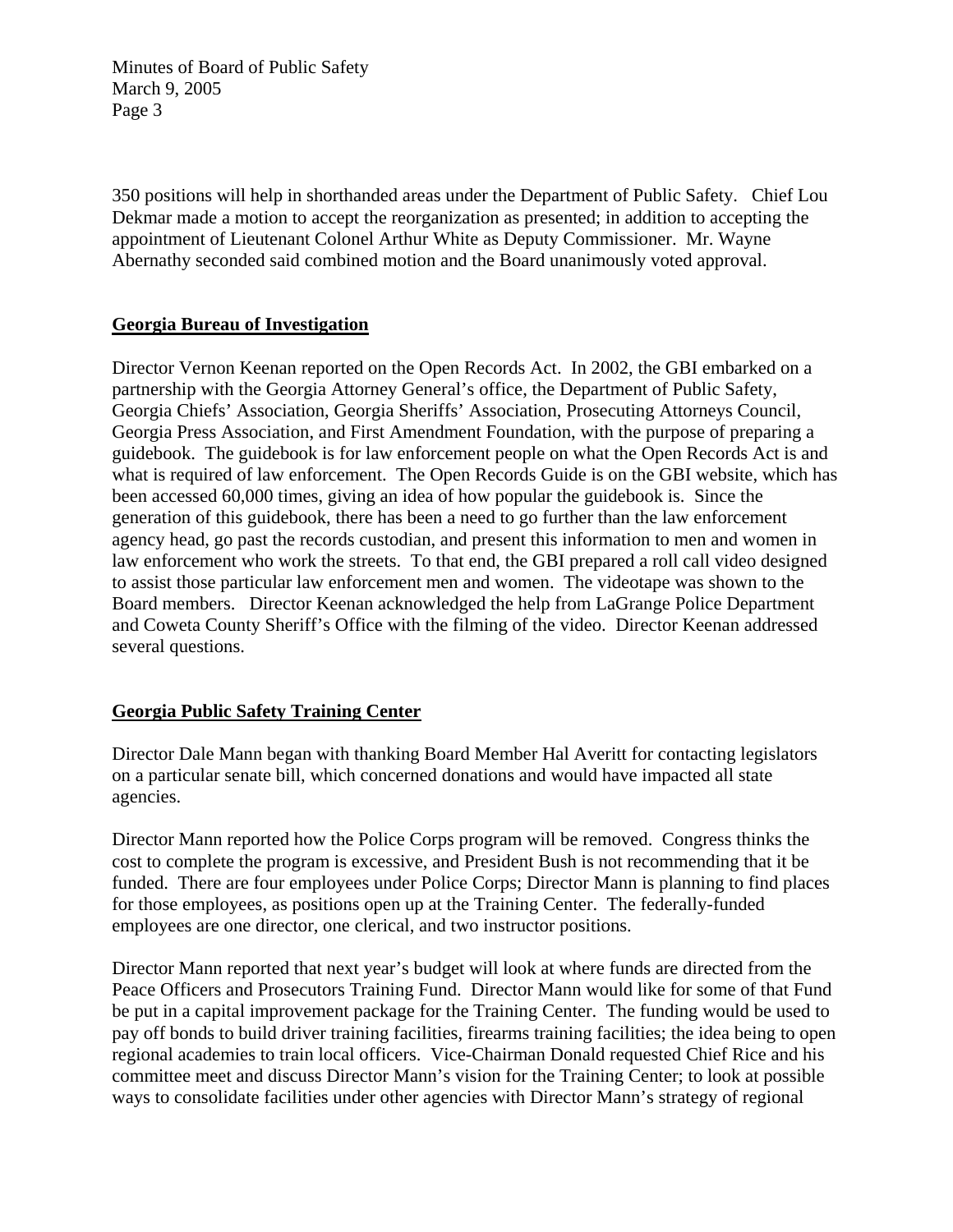academies. Chief Rice made a motion that the Public Safety Committee look at the feasibility of sharing resources between all state agencies and the Public Safety Training Center for establishing a regional program. Chief Dwayne Orrick seconded the motion and the Board members unanimously voted approval.

Mr. Rooney L. Bowen mentioned that Representative Mack Crawford, chairman of the House Public Safety Appropriations Committee, would like for the committee to visit the GBI headquarters, the State Patrol headquarters, and the Training Center. Everyone agreed that the House committee members would be invited, along with directors from Sheriffs Association and Chiefs Association.

### **DONATIONS**

Mr. Terry Landers, Georgia State Patrol, requested approval of one donation:

| <b>Two Stalker DSR Radars</b> | \$6,020 | <b>Randolph County</b>        |
|-------------------------------|---------|-------------------------------|
|                               |         | <b>Board of Commissioners</b> |

Mr. Wayne Abernathy motioned for approval, Chief J. D. Rice seconded said motion, and the Board members unanimously agreed.

Mr. Ray Higgins, Georgia Bureau of Investigation, requested approval of one donation:

Crime Scene Tech Equipment \$18,000 Rossville Police Department Communication Equipment Facility Improvement Agent Equipment Package

Chief Lou Dekmar motioned for approval, Mr. Wayne Abernathy seconded said motion, and the Board members unanimously agreed.

Mr. Jon Paget, Georgia Bureau of Investigation, requested approval of a Resolution:

 That a Revocable License be granted to Bibb County Sheriff's Office to use and operate the Morgue Facility of the Macon Regional Drug Enforcement Office building, currently in custody of the Georgia Bureau of Investigation, in accordance with a Memorandum of Understanding.

Chief Lou Dekmar motioned approval, Mr. Hal Averitt seconded the motion, and the Board members unanimously agreed.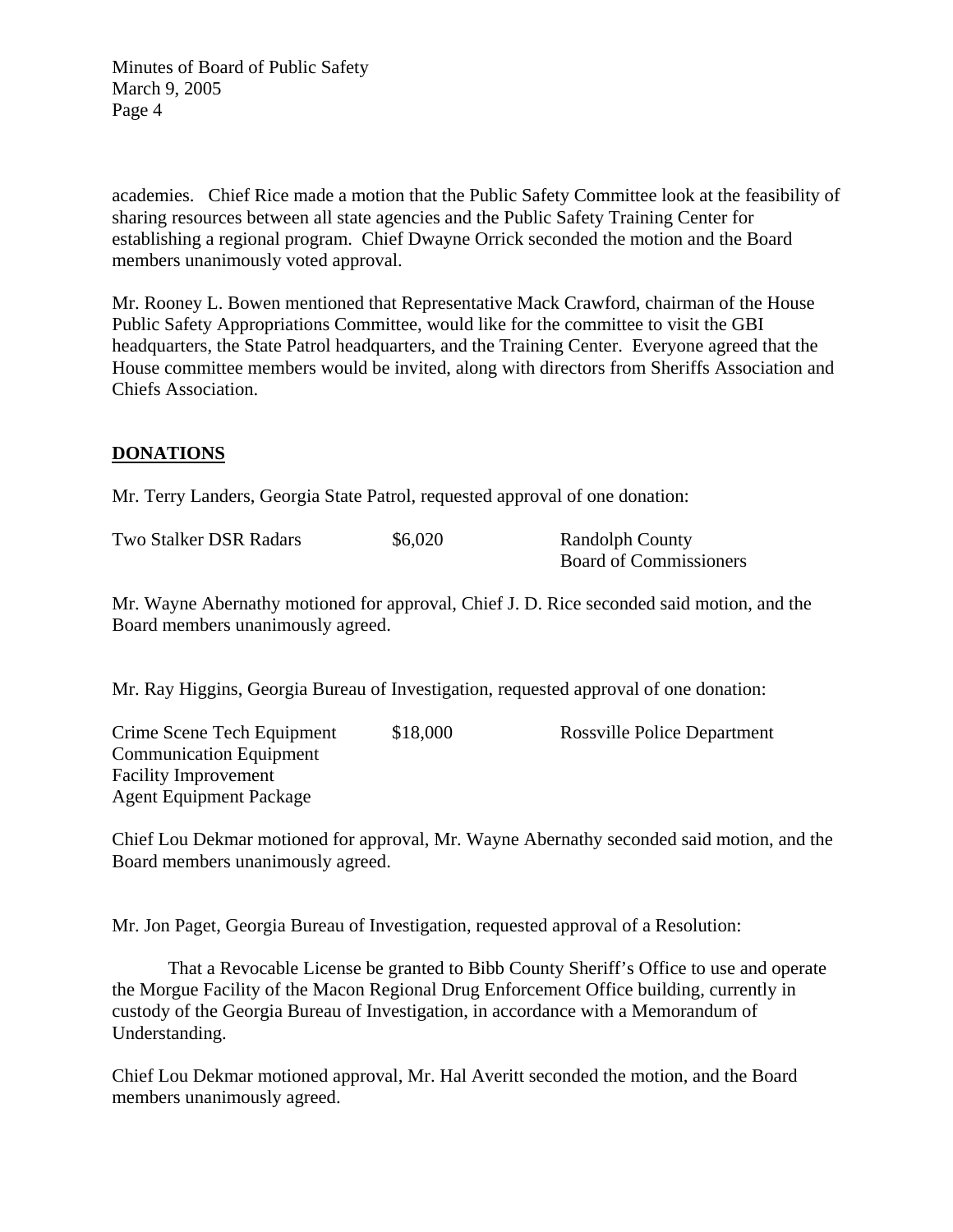## **ADMINISTRATIVE OR EMERGENCY ISSUES**

Mr. Rooney L. Bowen, III requested that Resolutions be prepared for Lieutenant Colonel Kenny Hancock, Major Mike Bohannon, and Major Freddie Taylor. Mr. Wayne Abernathy made the motion, which was seconded by Mr. Bowen, and unanimously approved by the Board.

Mr. Wayne Abernathy made a motion that a Resolution be prepared for Judge John Girardeau, who is retiring from Hall County. Mr. Bud Black seconded said motion and the Board members voted approval.

Vice-Chairman Donald made the motion that a Resolution be prepared for Mr. Joe Ferrero, who had previously sat in on the Board of Public Safety. Said motion was seconded by Chief Lou Dekmar and unanimously voted approval by the Board members.

Chief J. D. Rice stated that last month the Board had approved a list of nominees for the Georgia Fire Academy Advisory Council. However, since that time, one nominee has moved from Georgia. Vice Chairman Donald requested that Chief Rice assist Director Mann in finding a replacement for the vacancy and bring it to the Board at a future meeting.

# **OLD AND NEW BUSINESS**

Mr. Hal Averitt, chairman of the Committee Of The Whole and chairman of the State Patrol Committee, stated the Committee Of The Whole had recommended that the issue of a particular P.I.T. situation be referred to the State Patrol Committee. In the State Patrol Committee meeting, it was agreed that Colonel Bill Hitchens would gather more information and would report back at a future meeting. The second issue before the Committee Of The Whole involved the conveying of the Macon morgue to the Bibb County Sheriff. It was recommended that the Resolution for conveying the morgue would be approved as written.

Chief J. D. Rice, chair of the Public Safety Training Center Committee, reported that Director Mann informed them that the federal government has decided to not fund the Police Corps this year, which is a \$100,000 shortfall. Chief Rice indicated Director Mann is going to try his best to reassign those four people working under the program. Also, Representative Mack Crawford will conduct meetings this summer to address the issue of Peace Officer and Prosecutors Training Fund; there is estimated a collection of between \$20 and \$35 million this year. Chief Rice stated that Director Mann also talked about the regional training facilities concept.

Sheriff Cullen Talton, Georgia Bureau of Investigation Committee, reported that during the committee meeting with Director Keenan, that Director Keenan talked about the procedures of contracting the lab work out to private companies. Therefore, Director Keenan believes they will